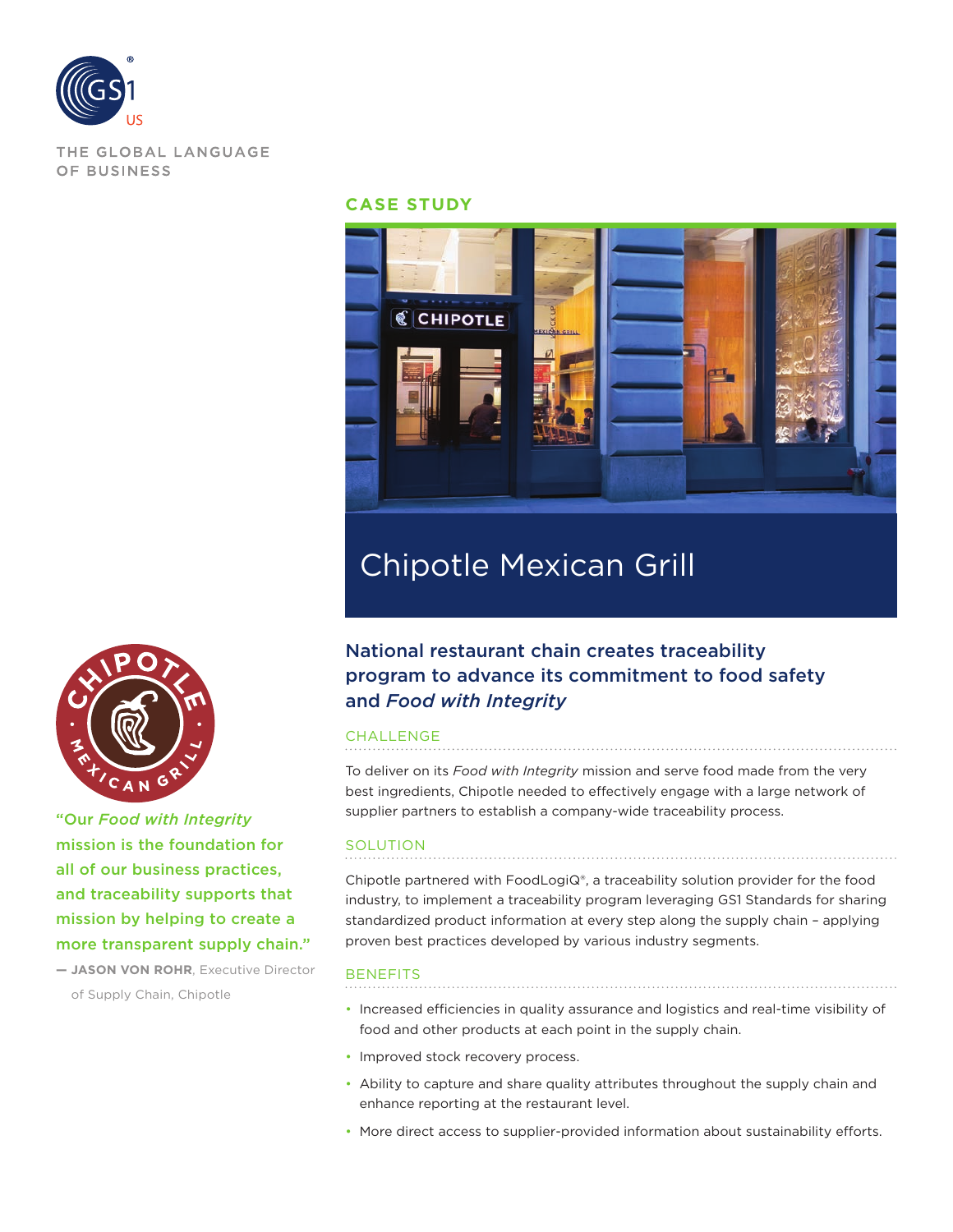"With our traceability system in place, it will be easier to work with existing supplier partners and onboard new suppliers – including more local and regional suppliers. This will give us greater visibility and assurance that we are using the very best sources of food that we can find."

**— HEIDI WEDERQUIST**, Director of Quality Assurance & Food Safety, Chipotle Supply Chain Team

## Founded on Principle

Steve Ells founded Chipotle Mexican Grill in 1993 with his first restaurant in Denver, Colorado. As a classically trained chef, Ells has always been focused on delicious food made from the best ingredients and transforming a "fast food" experience into one more akin to fine dining. Now, two decades and more than 1,600 restaurants later, Ells' singular purpose has proven to be a winning recipe. Chipotle has pioneered a new restaurant category, the "fast-casual" dining experience, becoming today's fastest growing segment in the industry.

When visiting a Chipotle restaurant or the Chipotle website, consumers see front-and-center the company's commitment to high-quality ingredients, classic culinary techniques, environmentally sound sourcing and sustainability. Chipotle calls its philosophy "*Food with Integrity*."

Chipotle's *Food with Integrity* vision defines the company's mission to continually work to find better sources of food from suppliers that meet its requirements for animal welfare, sustainability and social accountability. It grew from Ells' own research into the supply chain.

"I met ranchers and farmers dedicated to raising livestock and growing produce using responsible, respectful, and sustainable techniques," says Ells. "By partnering with these producers we have increased the amount of naturally raised meats and responsibly grown produce we purchase exponentially."

# Traceability Required

Chipotle's *Food with Integrity* mission is strengthened by the traceability program it launched with Chipotle growers and suppliers, using proven GS1 Standards to attain the company's goal of end-to-end supply chain traceability. This enables the company not only to ensure the safety and quality of the food it serves, but also that its suppliers are adhering to environmentally and socially sound practices.



The *Food with Integrity* pledge dovetails perfectly with industry-driven fresh foods and foodservice efforts to standardize information flowing through the supply chain. This includes best practices and traceability guidance developed by the Produce Traceability Initiative (PTI), the organization formerly known as the Meat and Poultry B2B Data Standards Organization (mpXML), the dairy, deli and bakery sectors, and the Foodservice GS1 US Standards Initiative. As a result, Chipotle is extending traceability to all of its suppliers, regardless of the type of food or product they supply.

"We carefully select our food suppliers based on their practices," says Heidi Wederquist, Director of Quality Assurance & Food Safety for Chipotle's Supply Chain team. "With our traceability system in place, it will be easier to work with existing supplier partners and onboard new suppliers – including more local and regional suppliers. This will give us greater visibility and assurance that we are using the very best sources of food that we can find."

To mount the ambitious project to achieve whole supply chain traceability, Chipotle is partnering with FoodLogiQ, a GS1 US Solution Partner, offering software solutions that enable companies to proactively track and manage data inside and outside their organizations, leveraging the use of GS1 Standards with its cloud-based approach.



**Chipotle's traceability implementation enables the company to trace fresh foods back to their original source, including the farm where produce is grown.**

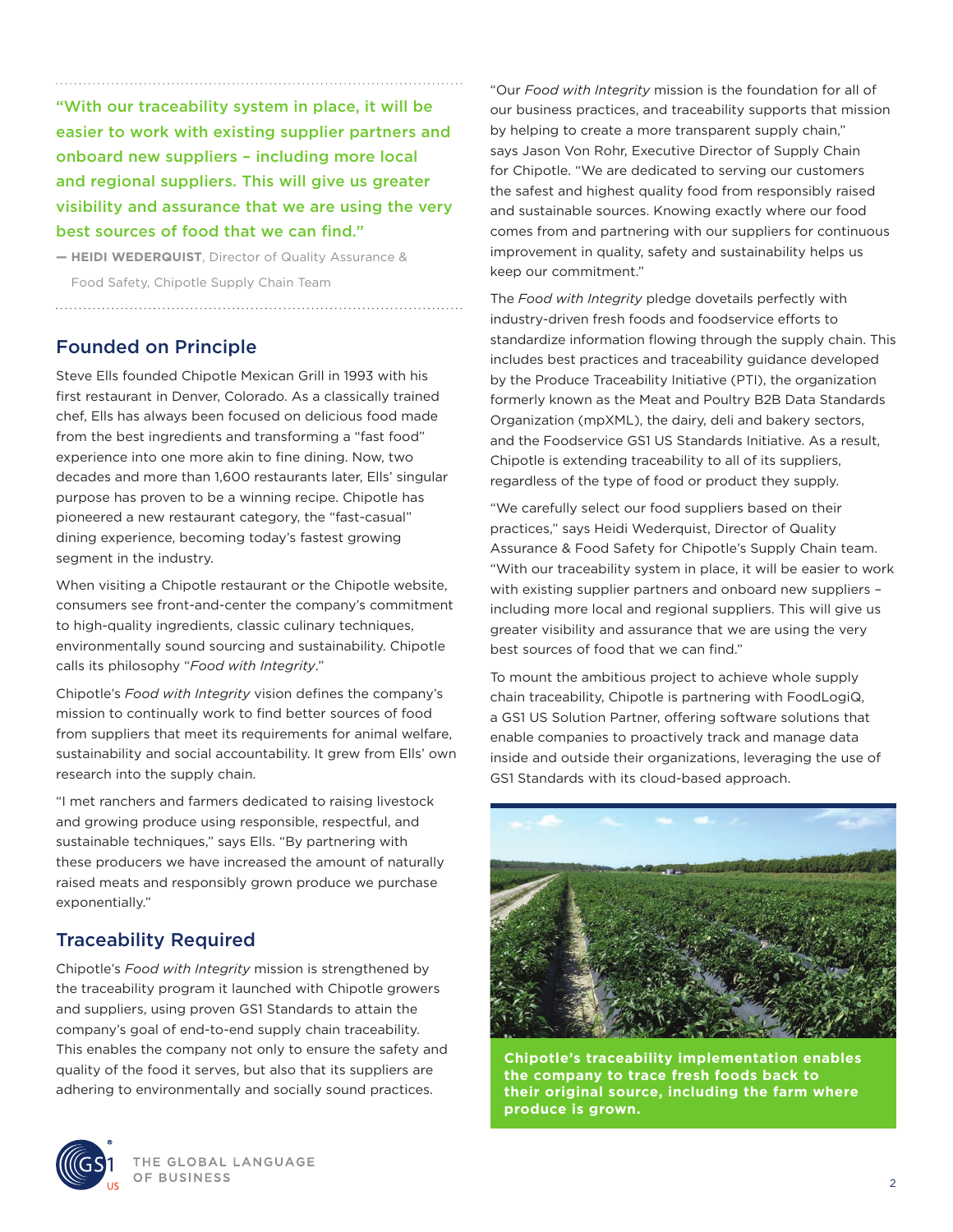#### **SUPPLIER TRACEABILITY CHECKLIST**

- ✓ Register company into the Chipotle portal.
- ✓ Enter GS1 Company Prefix and other company information.
- ✓ Share key company contacts.
- ✓ Create location records for each facility, farm or field relevant to the Chipotle program.
- ✓ Enter Global Location Numbers (GLNs) for each location.
- ✓ Create product records for each item sold to Chipotle.
- ✓ Enter Global Trade Item Numbers (GTINs) for each product.
- ✓ Upload documents required by Chipotle, including legal, insurance and specifications.
- ✓ Complete sustainability surveys, if required, for product category.

"The ability to trace agricultural commodities, ingredients and finished goods using the global system of GS1 Standards backs up the Chipotle brand promise with real-time data."

**— ANDY KENNEDY**, President, FoodLogiQ

## Laying the Foundation

FoodLogiQ maintains Chipotle's traceability site where an approved supplier can go to aggregate and store information critical to compliance with the traceability program's guidelines.

Using a simple, step-by-step registration process, Chipotle suppliers create and maintain their own profiles in the traceability system, including GS1 Standards-based data such as the GS1 Company Prefix that uniquely identifies their brands. They also supply Global Location Numbers (GLNs) as entity and location identifiers for each of their fields, pack houses and/or distribution centers.

Suppliers also provide Global Trade Item Numbers for each and every type of product destined for Chipotle kitchens – food ingredients, beverages and even paper products. For each supplier, locations and products are uniquely identified, laying the initial foundation for ultimately tracing a piece of produce, for instance, back to the packing house from which it was shipped, or even to the field where it was grown.

As part of Chipotle's traceability program and to track incoming raw ingredients as well as outbound products, suppliers must use labels containing the product name along with the Global Trade Item Number® (GTIN®), Batch/Lot number, and pack and/or use by date encoded in a GS1-128 barcode on each case of product.

As shipments are prepared, cases are palletized and linked to a GS1 Serial Shipping Container Code (SSCC). On a hybrid pallet label, the SSCC is encoded in a GS1-128 barcode along with each case configuration containing GTINs, Batch/Lot numbers and the quantity on the pallet.

"What makes Chipotle's traceability program noteworthy is that it includes the farm, the restaurant and all points in between. Secondly, the breadth of the information captured is unprecedented. Finally, the comprehensive support that Chipotle offers suppliers is incredible," says Andy Kennedy, President of FoodLogiQ. "The ability to trace agricultural commodities, ingredients and finished goods using the global system of GS1 Standards backs up the Chipotle brand promise with real-time data."

## Step-by-Step Visibility

With all Key Data Elements (KDEs), including GTINs and Batch/Lot numbers, provided by growers, distributors and processors, Chipotle links together all this tracking information coming from suppliers' systems in FoodLogiQ's whole chain traceability solution with GS1 Standards.



**Supplier labels on each case provide the GS1 Global Trade Item Number (GTIN) and other product data for tracking incoming and outbound ingredients.**

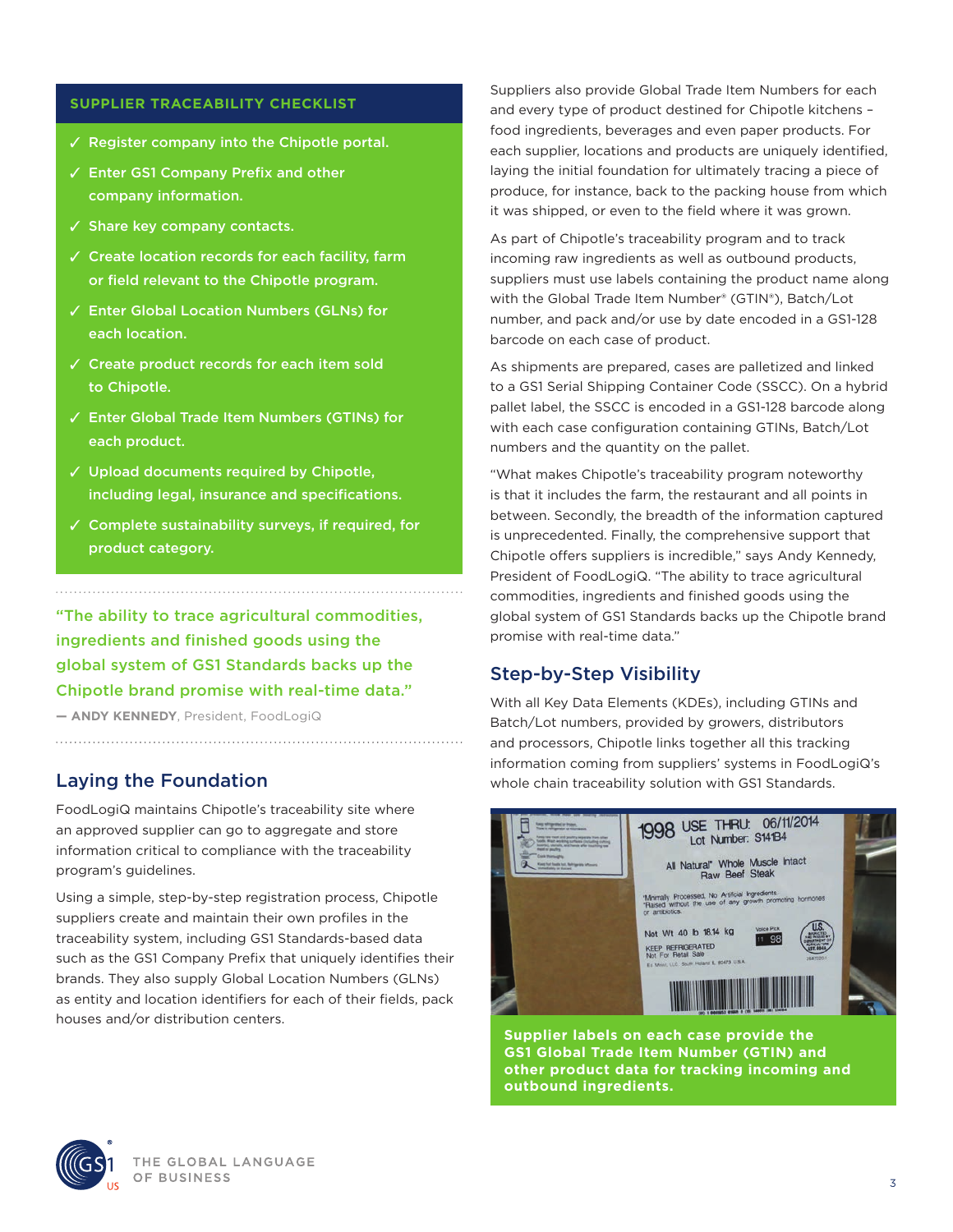In order to connect raw ingredients to source locations, ingredients to finished products and finished products to manufacturer and distributor, Chipotle asks that suppliers also track and share Critical Tracking Events or CTEs. Six CTEs are prescribed, starting with growers that pack cases with produce and assign them to pallets to the event where distributors ship cases of food to Chipotle restaurants.

"Thanks to the interoperability of GS1 Standards, we have a uniform way of identifying food as it moves through the supply chain," says Wederquist. "We can now react even more quickly to a recall, if and when a situation occurs."

Wederquist contrasts this with past days when the Chipotle Supply Chain team had to manually track food through each point of the supply chain and obtain a paper trail for inventory and incoming orders when there was a food quality issue.

"With our new traceability system, we will be able to input the item's GTIN and Batch/Lot number, for example, and get a complete view of its path from the field to our restaurant," says Wederquist. "It takes a matter of minutes to uncover information that once could take much longer."



**Supplier cases are linked to a GS1 Serial Shipping Container Code (SSCC) encoded in a GS1-128 barcode on a hybrid pallet label for ease of delivery receipt at Chipotle's distribution centers.**

## Food Safety and Sustainability

With the traceability system, other types of information can be automatically captured and shared such as a supplier's food safety audit documents, product specifications and recipes.

Feedback from Chipotle restaurants helps track quality assurance metrics, and the system gathers input for product condition, age, and temperature compliance, particularly important for fresh produce and for foods requiring refrigeration. Quality checkpoints stop products in the supply chain if they don't meet certain benchmarks, like proper temperature or condition.

"Thanks to the interoperability of GS1 Standards, we have a uniform way of identifying food as it moves through the supply chain. We can now react even more quickly to a recall, if and when a situation occurs."

**— HEIDI WEDERQUIST**, Director of Quality Assurance &

Food Safety, Chipotle Supply Chain Team

Sustainability metrics such as "food miles" can also be gathered, so Chipotle can track foods sourced locally. The system also automatically prompts Chipotle suppliers to upload new versions of critical business documents such as audits, codes of conduct, and insurance certificates prior to the document expiration dates.

Suppliers of ingredients can also use the traceability system to verify raw materials and dates of shipments and arrivals at a distributor; the distributor shipping to Chipotle can verify its shipments arrived promptly and can use the information to facilitate invoicing and inventory processes.

Wederquist offers the following recommendations to others in the industry with similar goals:

- **Start the process now; it takes time.** Chipotle selected a GS1 US Solution Partner with experience and expertise in traceability processes across all food categories and the global GS1 Standards to help guide its work.
- **Communicate with suppliers consistently and frequently.** Chipotle provided a simple, easy-to-understand roadmap along with support for its suppliers for participation in its traceability program.
- **Start with the customer experience.** Chipotle 's *Food with Integrity* mission clearly defines the company's expectation for transparency throughout its supply chain in order to provide customers with the best food possible. With a focus on this mission, the company worked with its supplier partners to help translate this vision into reality.

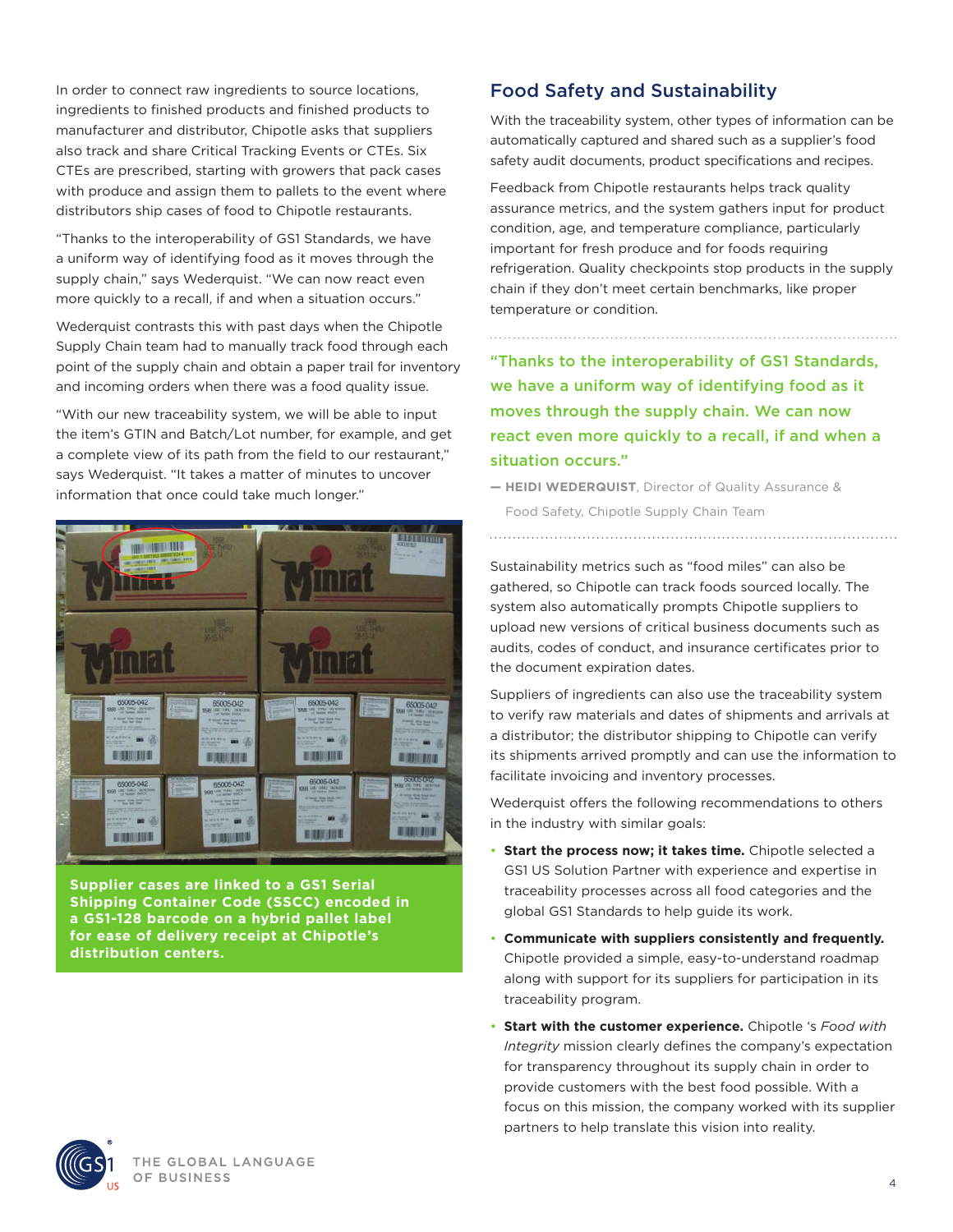

**With the FoodLogiQ Traceability Investigation application, Chipotle can easily track ingredients back to their sources and trace forward to restaurants receiving them.**

# Chipotle Suppliers Pioneer Traceability Program

The following are three Chipotle partners that are early participants and supporters of the traceability program.



As one of the largest diversified suppliers to the foodservice industry, servicing 100+ customers and 25,000+ restaurants on five continents, Golden State Foods was among the

first distributors to get involved with Chipotle's traceability program. With a wide range of product portfolios of liquid products, meat products, produce and dairy, the company was able to make significant contributions to developing the process that is designed to work for all categories of products. www.goldenstatefoods.com

"Golden State Foods is fully committed to enabling supply chain transparency and traceability in partnership with Chipotle. We are excited to be a part of this first-of-its-kind program within the foodservice industry and applaud Chipotle for their leadership."

**— STEPHEN WETTERAU**, National Accounts Manager, Golden State Foods/Quality Custom Distribution



Ed Miniat, Inc. (Miniat) was the first Chipotle supplier to meet the case-labeling requirements and already had Batch/Lot traceability in

place. Miniat operates a value-added, meat facility in South Holland, Illinois and its meats are featured in nationally recognized food brands and restaurant chains. The company's core values continue to encompass business traditions of honesty, integrity, fair dealing, and quality that began four generations ago. [www.miniat.com](http://www.miniat.com)



OSI implemented case-level traceability and integrated its SAP ERP system with the FoodLogiQ application programming interface (API) to enable automated

Advance Ship Notice (ASN) directly to Chipotle through a web-based application. This standardized ASN message is used as an alternative approach to traditional Electronic Data Interchange (EDI) data exchange. OSI began its business as a family meat market in 1909, and since that time one thing has remained steadfast: the company's unwavering dedication to its customers' success. That is why many of the world's leading brands regard OSI as their premier global food provider. [www.osigroup.com](http://www.osigroup.com)